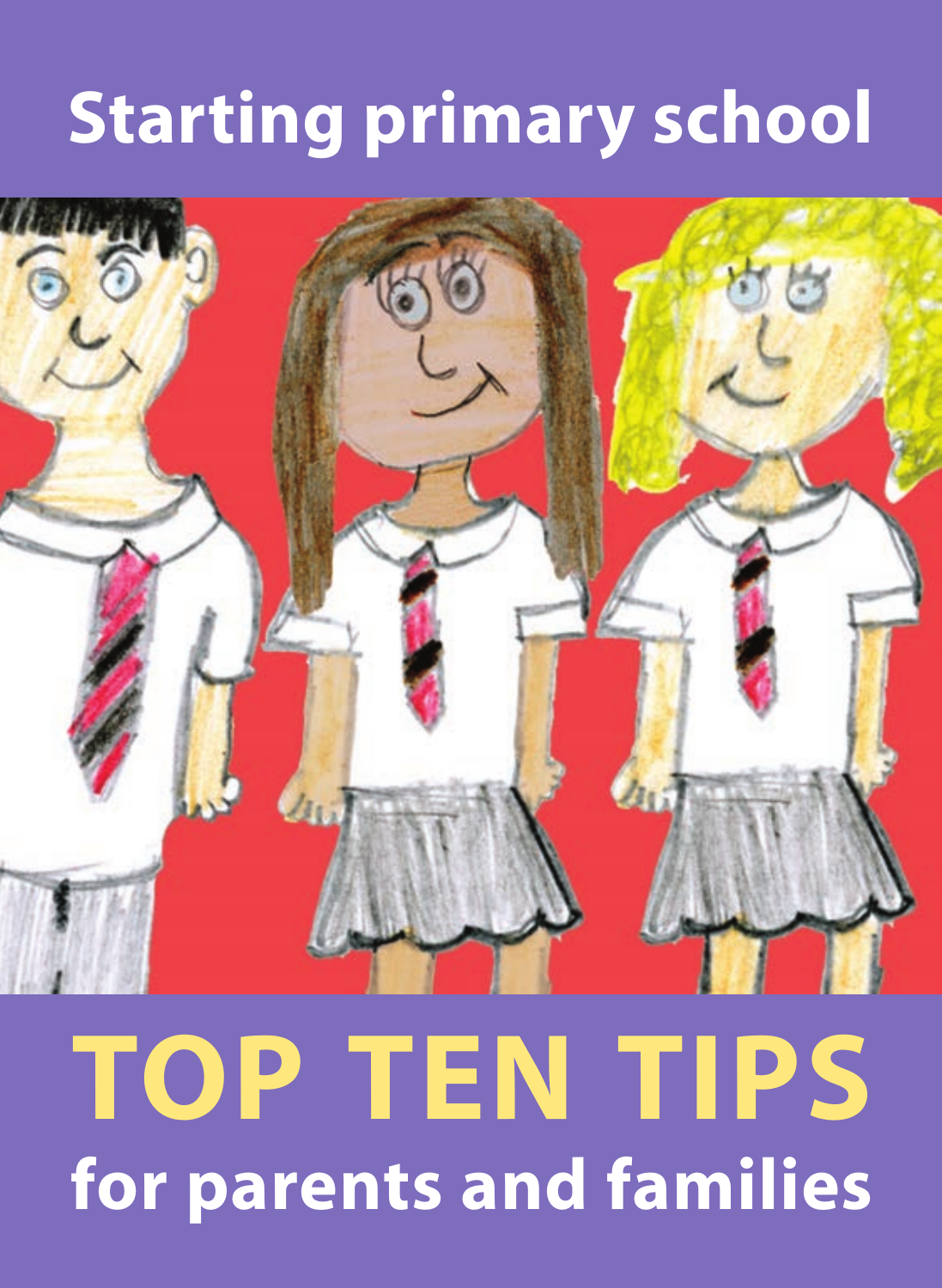# **Starting primary school**

Being a parent is not easy. When your child starts school it can be an anxious time for both of you. Here are some **TIPS** which you may find helpful. Remember you are not alone, contact details of our partners' helplines are at the end of this booklet.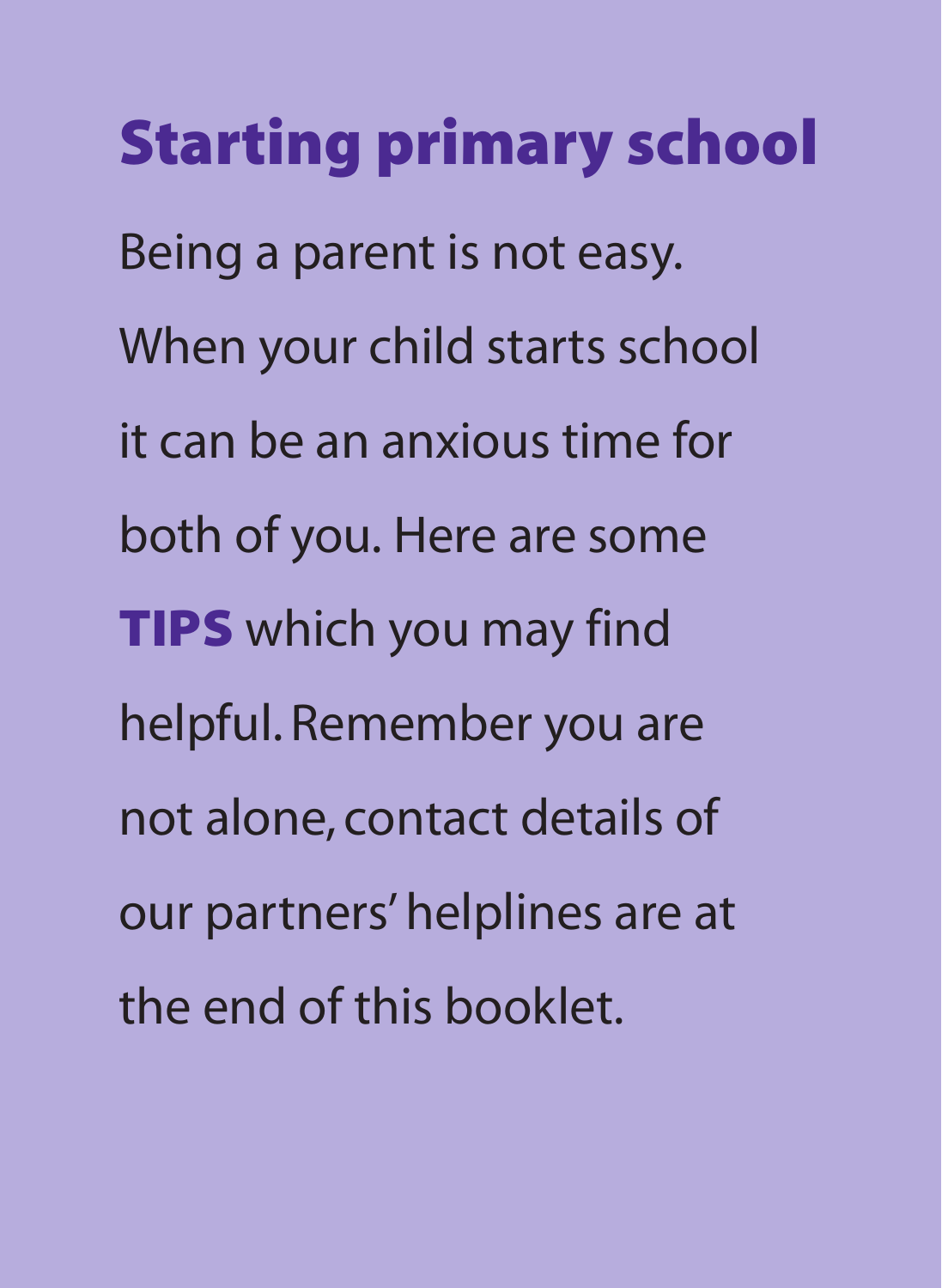# **Starting school**

Going to school for the first time is a big event for children. Visit the school before your child starts, schools often provide opportunities for parents and children to visit. Even though your child may not remember where everything is, at least the journey and teachers will be more familiar on their first day.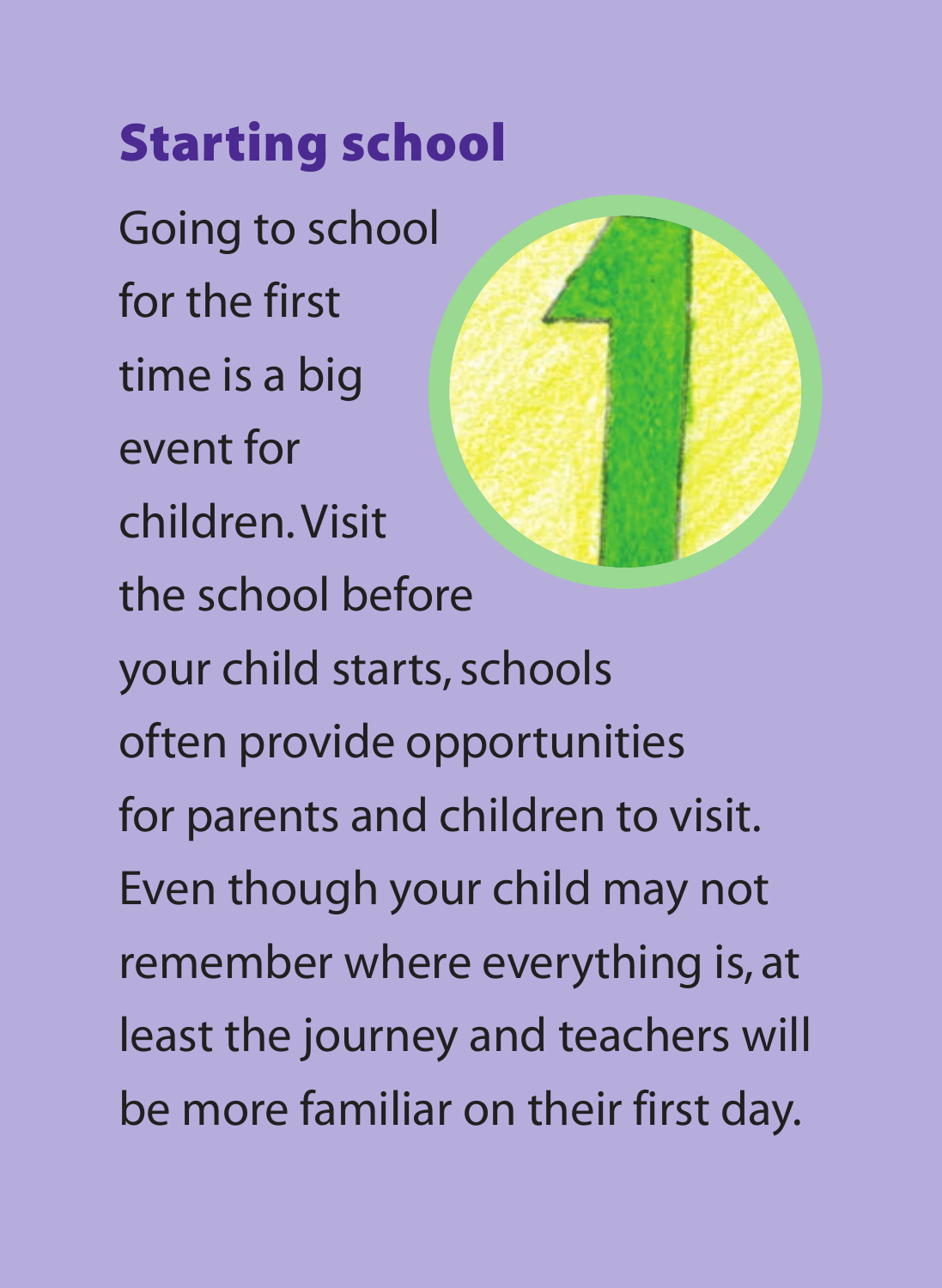# **Have patience**

Sometimes children's behaviour becomes babyish when they start school. They can swing from being dependent one minute to independent the next. Be patient with them, give them a cuddle and show a

genuine interest in their worries.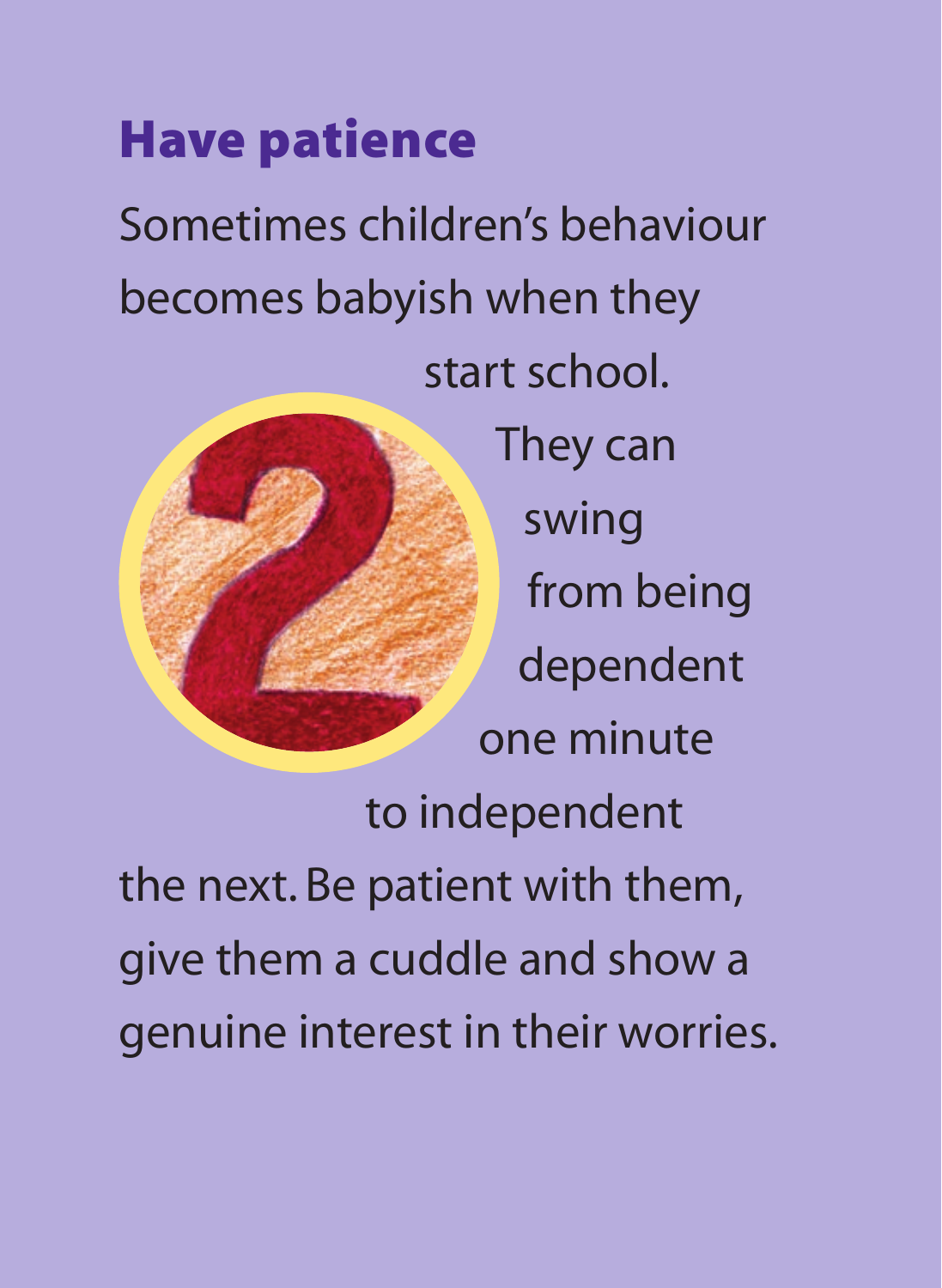# **Establish a routine**

Mornings can be especially stressful for both of you. Establish a morning routine and make sure your child has breakfast. Give yourself and your child enough time to get ready in the morning especially if they are beginning to dress themselves.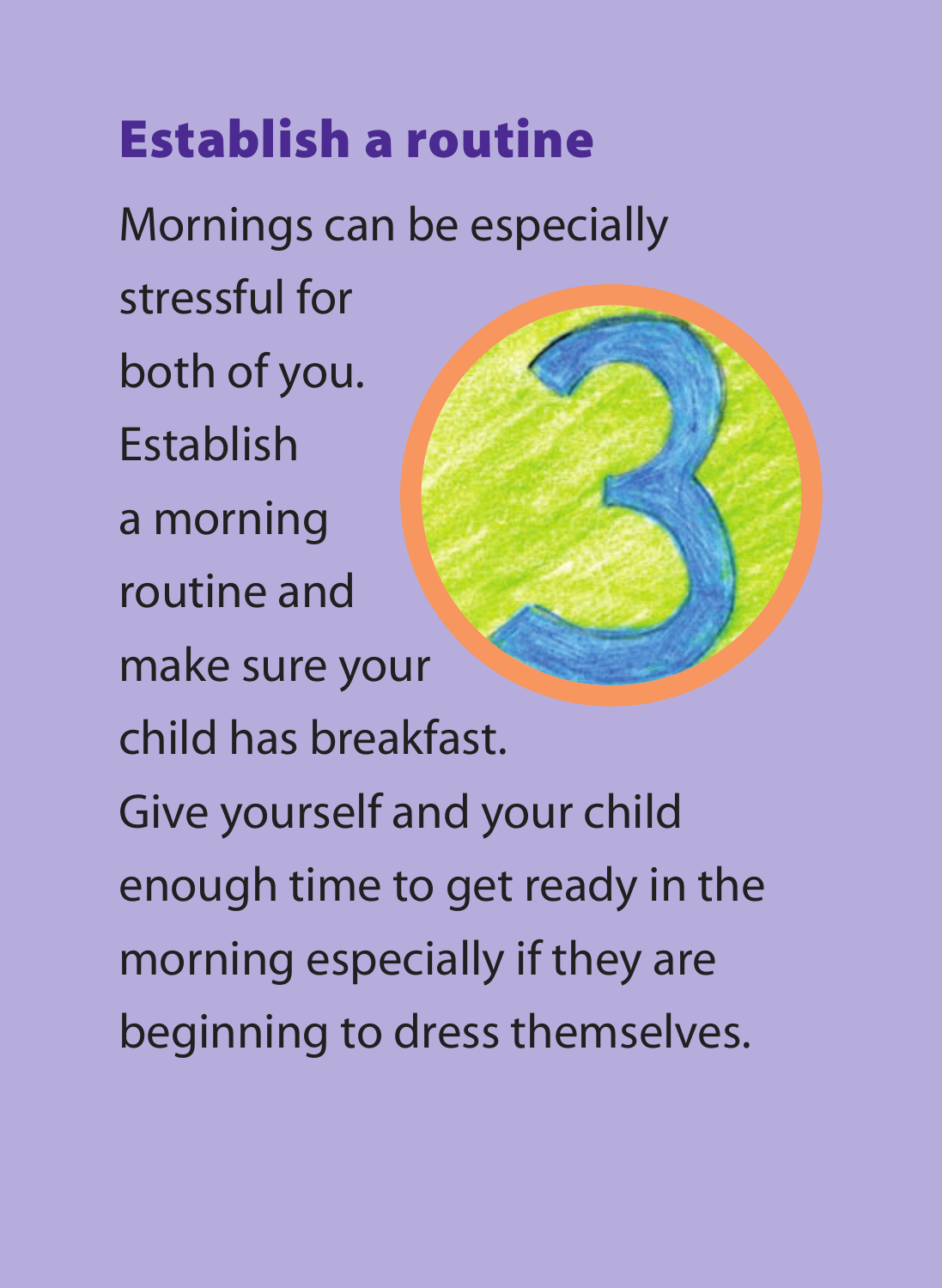# **Show interest**

Show a genuine interest in everything your child does, both in school and at home, encourage them to talk to you about how they are feeling, but beware of turning interest into pressure.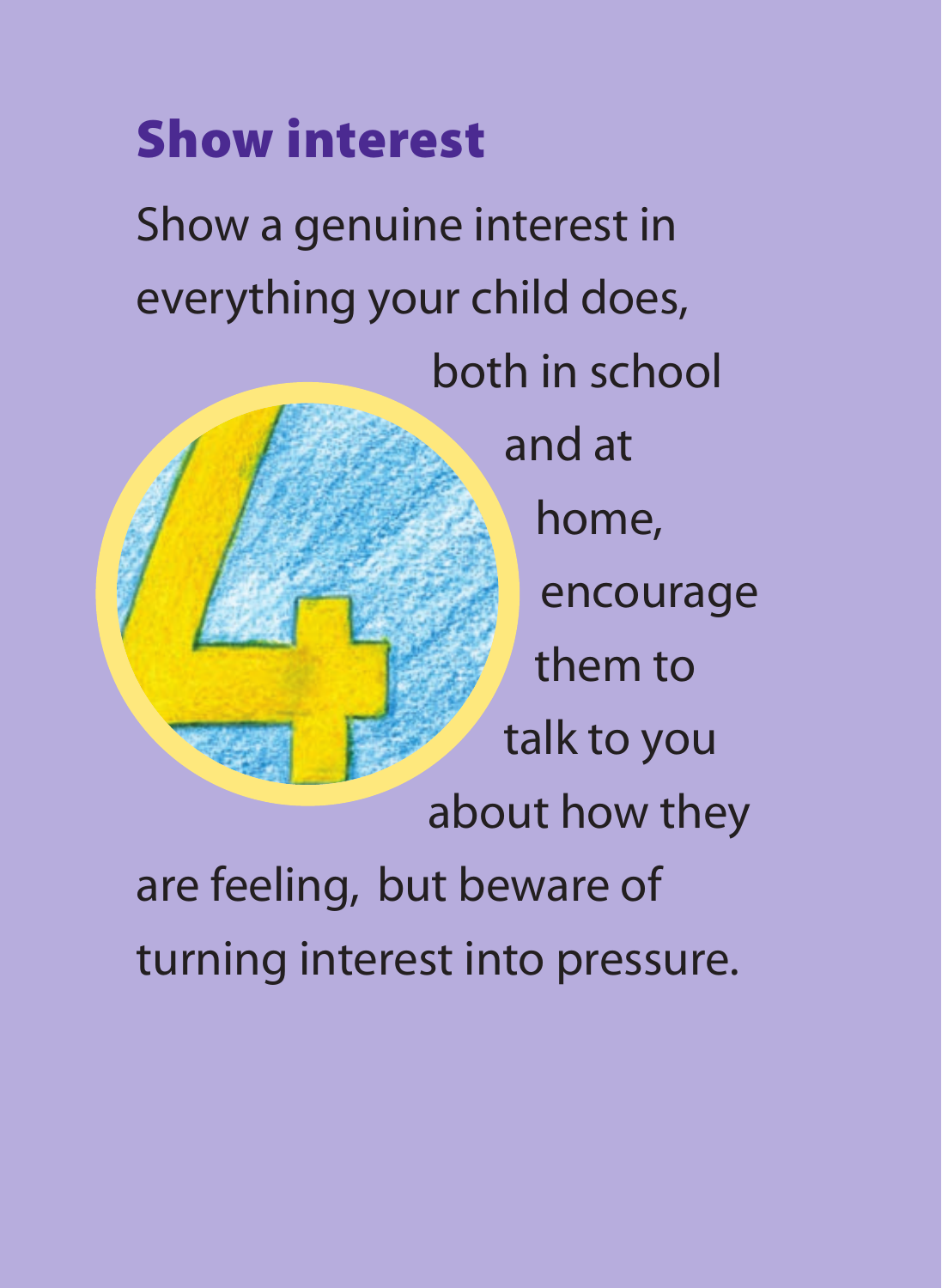## **Encourage them**

You don't need to go over the top with praise - it is often better to show interest and



encouragement. This will help them to feel confident and secure. Don't be afraid to constantly tell

them you love them.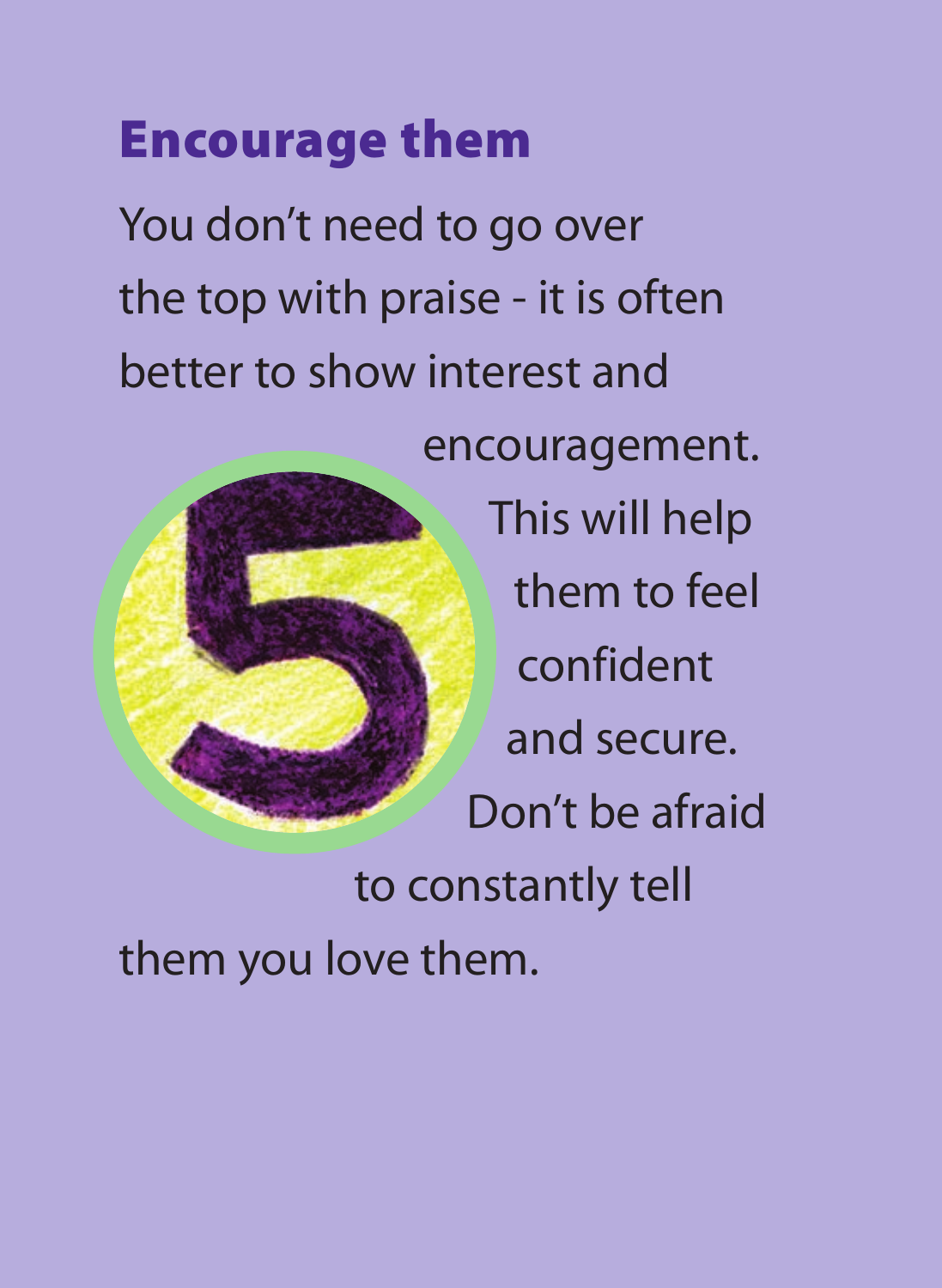# **Time to relax**

When children start school the

day can be very long and tiring for them allow them time to relax when they get home. Children



have a continuing need for love, support and encouragement from those who love them most.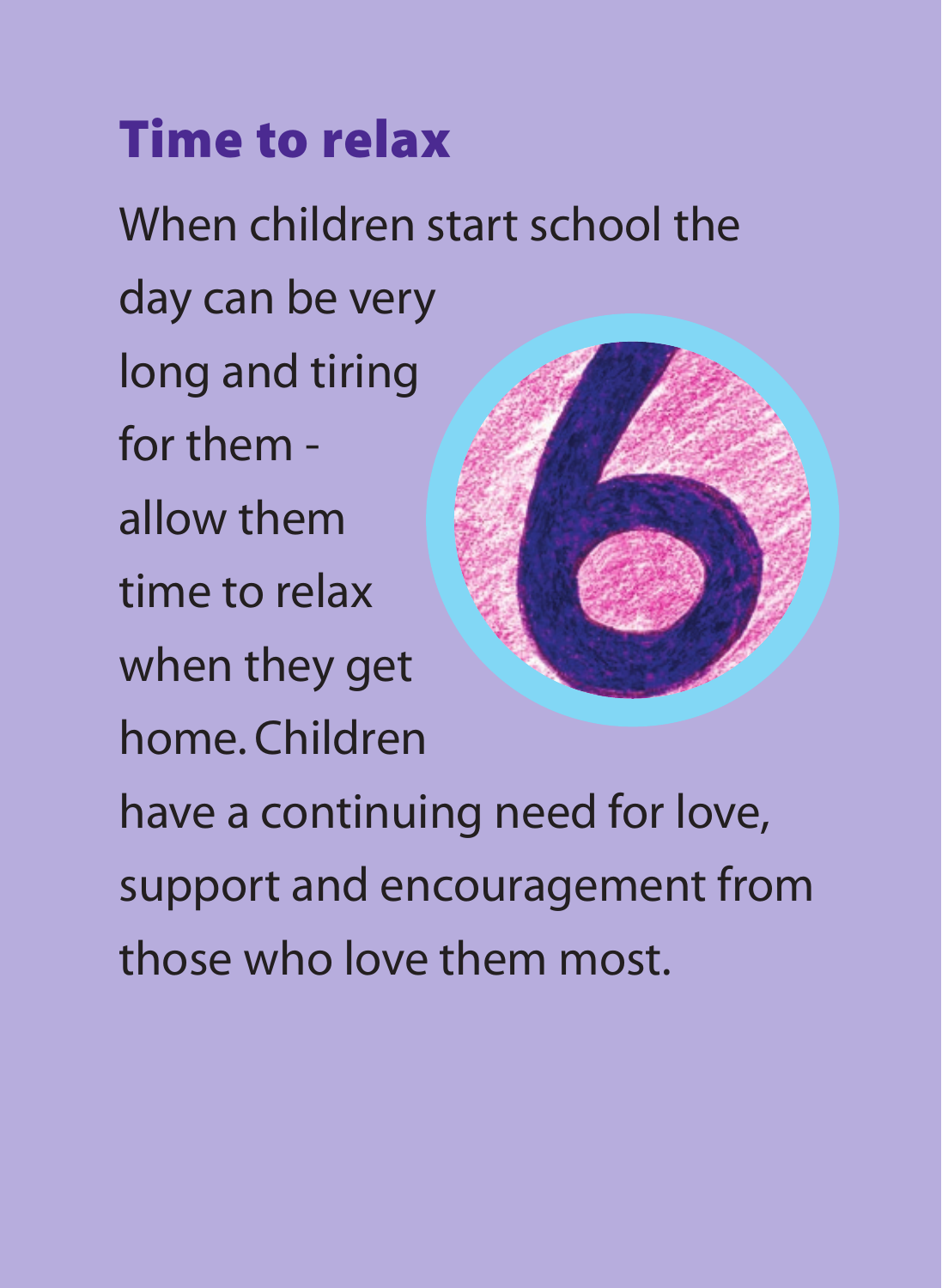# **Spend time together**

Try to spend even a small amount of time doing something together each day, even if this is just watching their favourite TV programme with them and talking to them about it.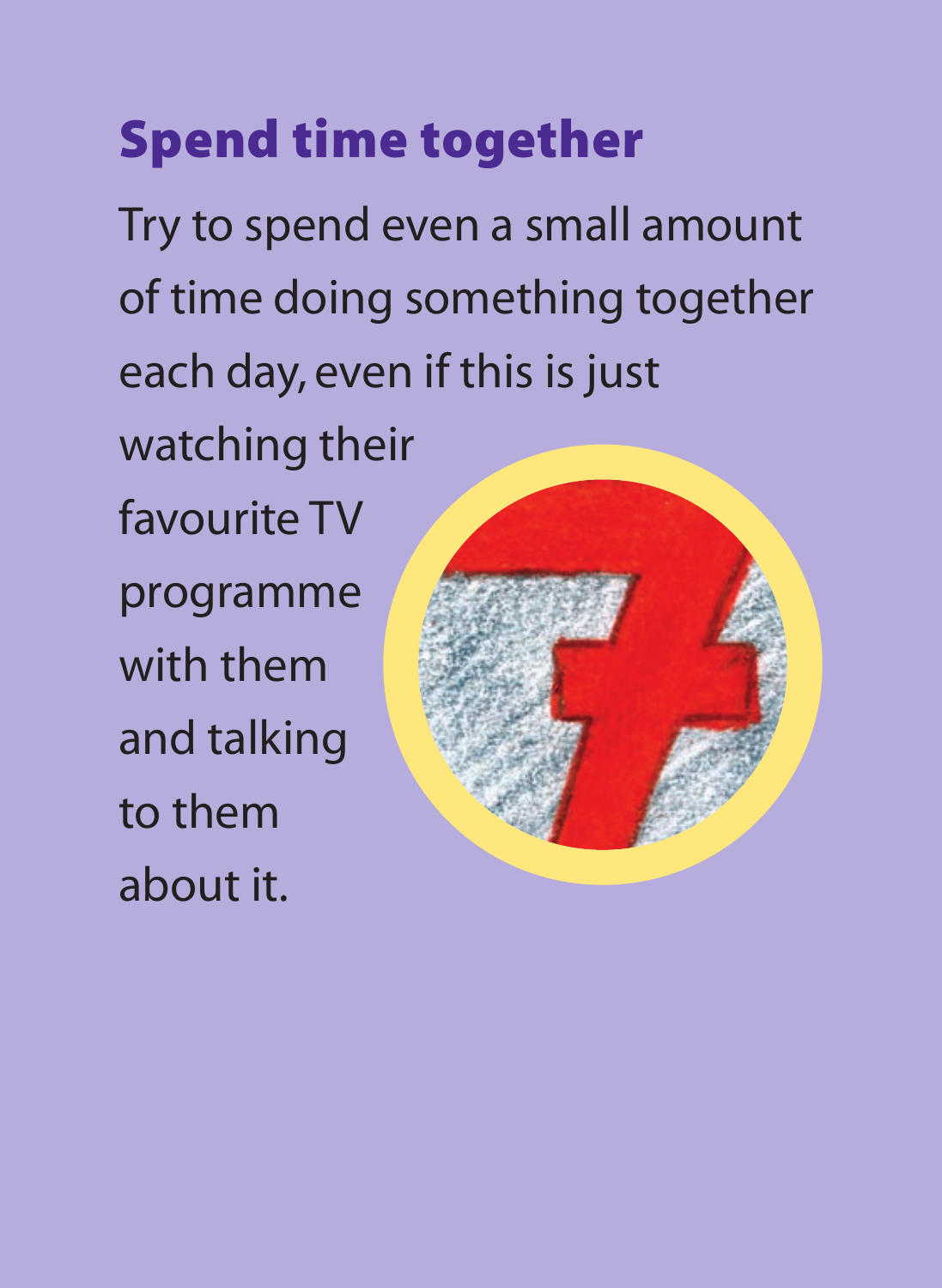# **Have fun**

Starting school is an anxious time for all children. Having fun and playing with your child helps to alleviate some of the anxiety, and play helps children to manage new situations and develop social skills.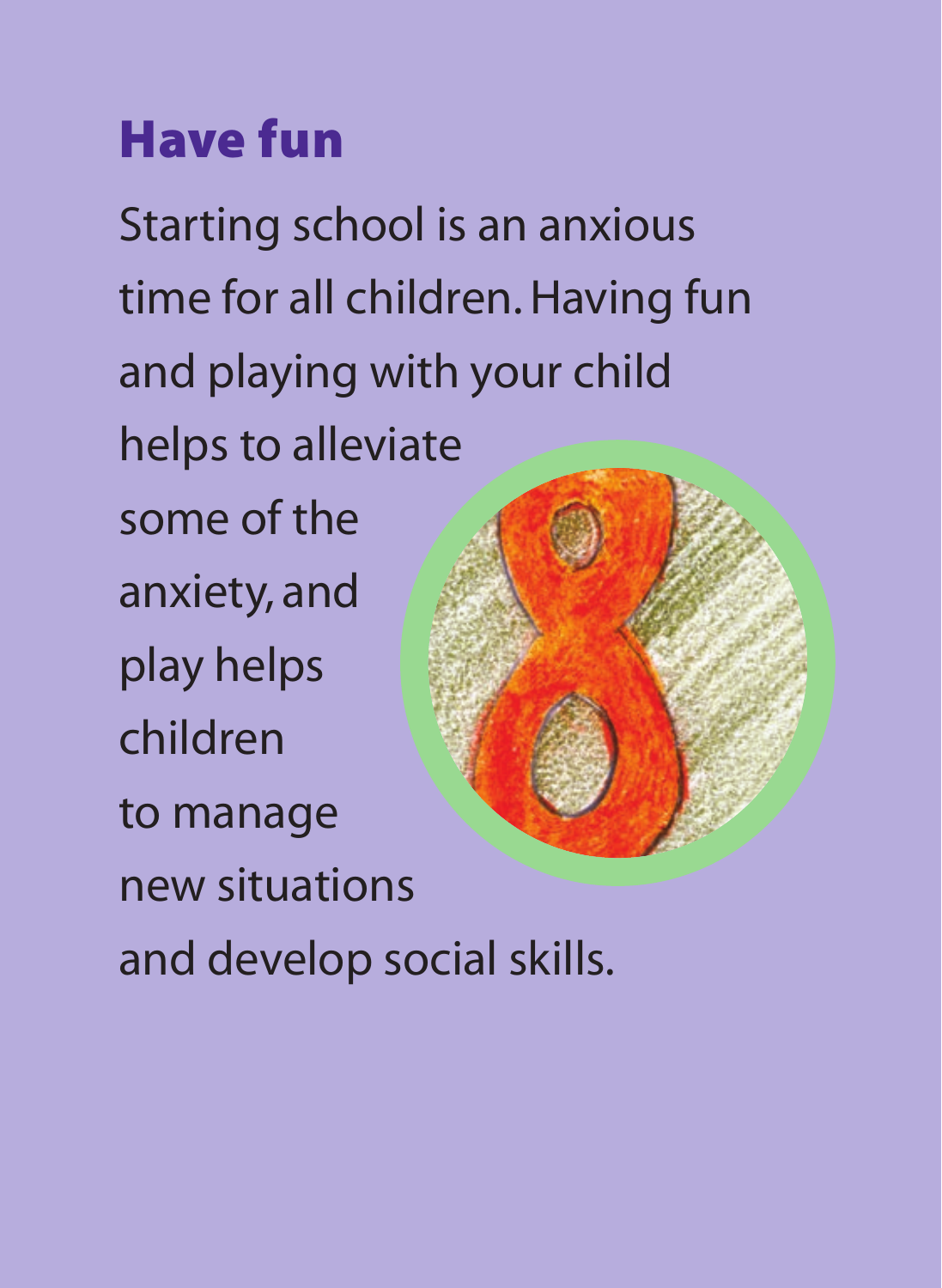# **Talk to the teacher**

Make a point of talking to your child's teacher if you are worried



about anything at all. It's best to voice concerns early on even if you think that it's just a small thing. Regularly attend parents' evenings and school meetings it shows your child and the school that you are interested in how

everything is going.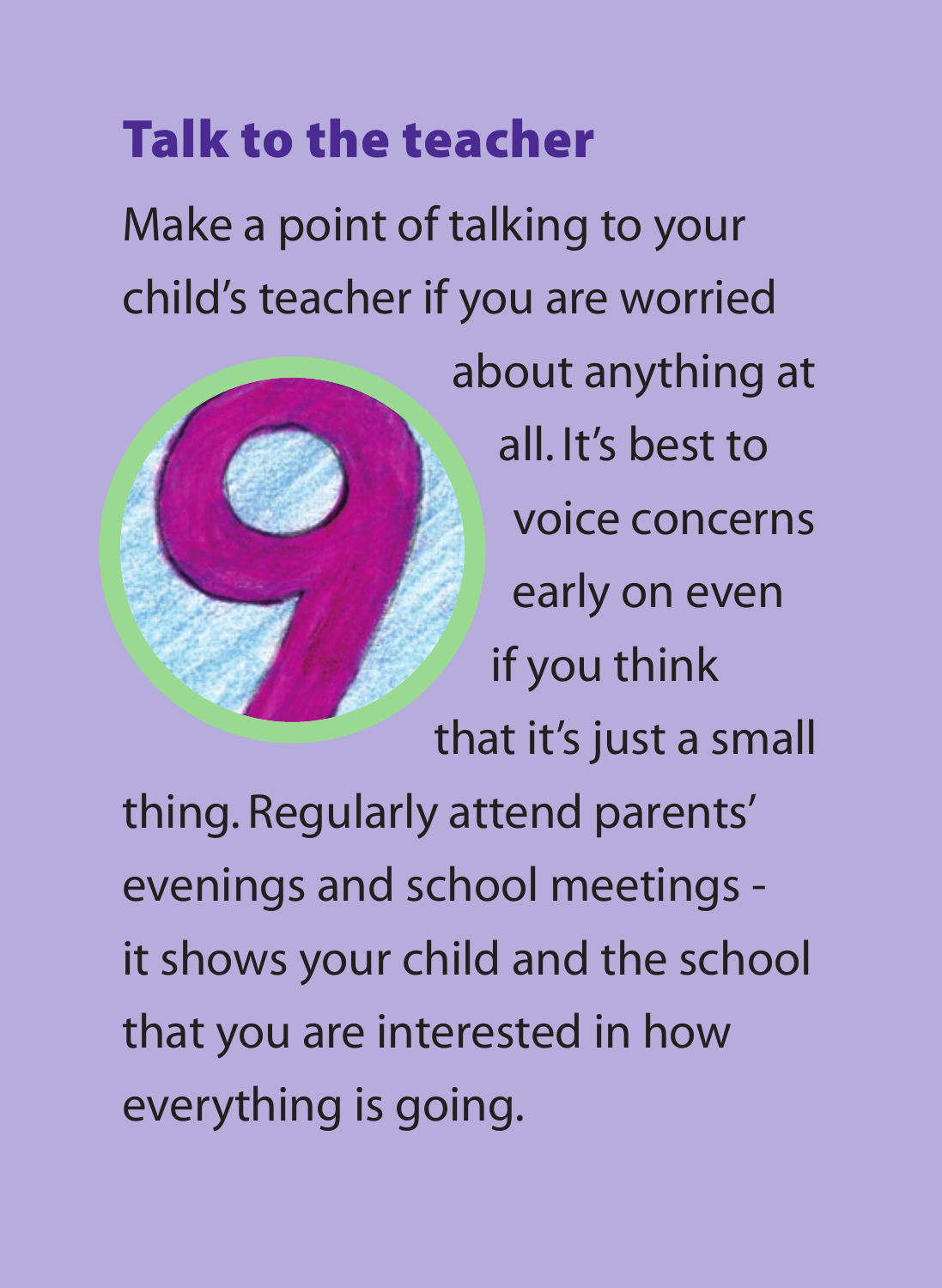# **Look after yourself**

Parents today have a difficult and complex job to do but parents don't need to be perfect. Make sure you look after yourself and have people to talk to when you need to. Try to spend some time thinking about your own life and priorities.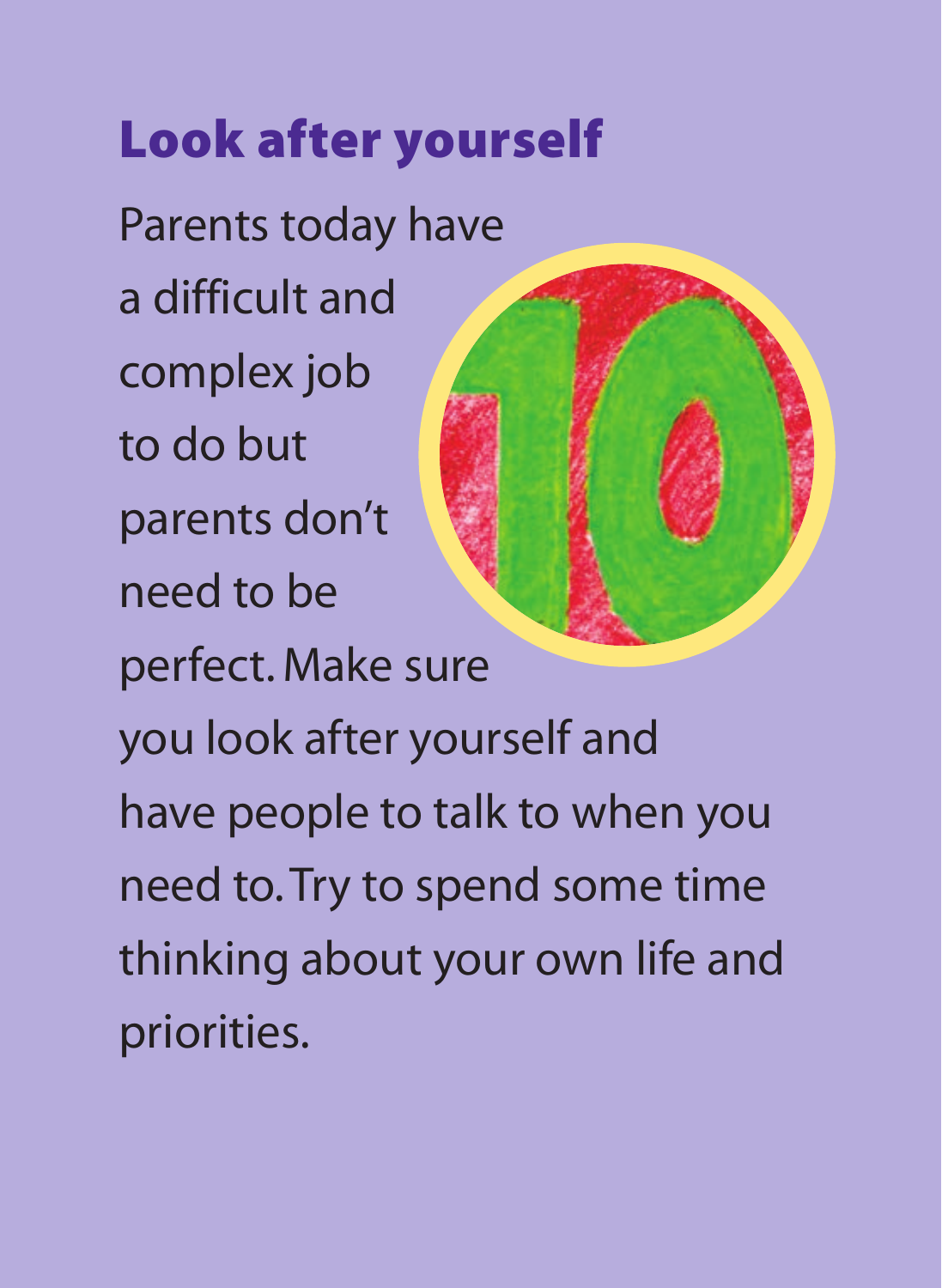#### **Where to find help:**

#### **Contact 0808 808 3555**

Offers information, advice and support to parents and carers of children with any special need or disability.

#### **www.contact.org.uk**

#### **Enquire**

#### **0345 123 2303**

Practical advice and information about education and additional support for learning in Scotland. **www.enquire.org.uk**

#### **Families Outside**

#### **0800 254 0088**

Support and information helpline offers help and support to prisoners' families. **www.familiesoutside.org.uk**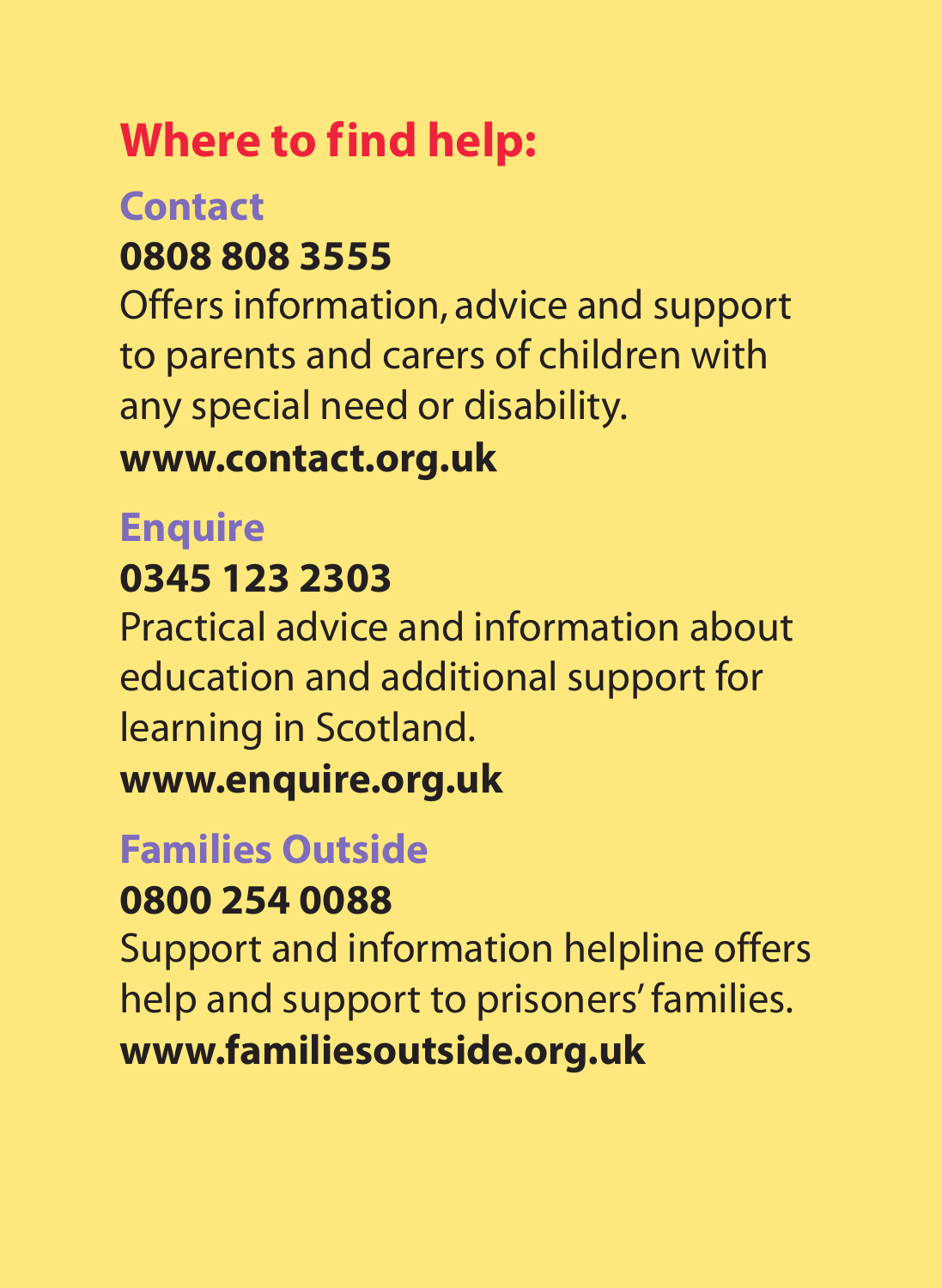### **Lone Parent Helpline**

#### **0808 801 0323**

The Lone Parent Helpline provides support and advice on anything from dealing with a break-up, moving into work or sorting out maintenance, benefit or tax credit issues.

#### **www.opfs.org.uk**

#### **Parenting across Scotland**

You can access free parent resources, support networks and parent helplines on a range of topics.

**www.parentingacrossscotland.org**

#### **ParentLine Scotland**

#### **0800 028 2233**

For any parent or carer in Scotland who needs information, support or guidance or simply someone to talk to. **www.children1st.org.uk/help-forfamilies/parentline-scotland/**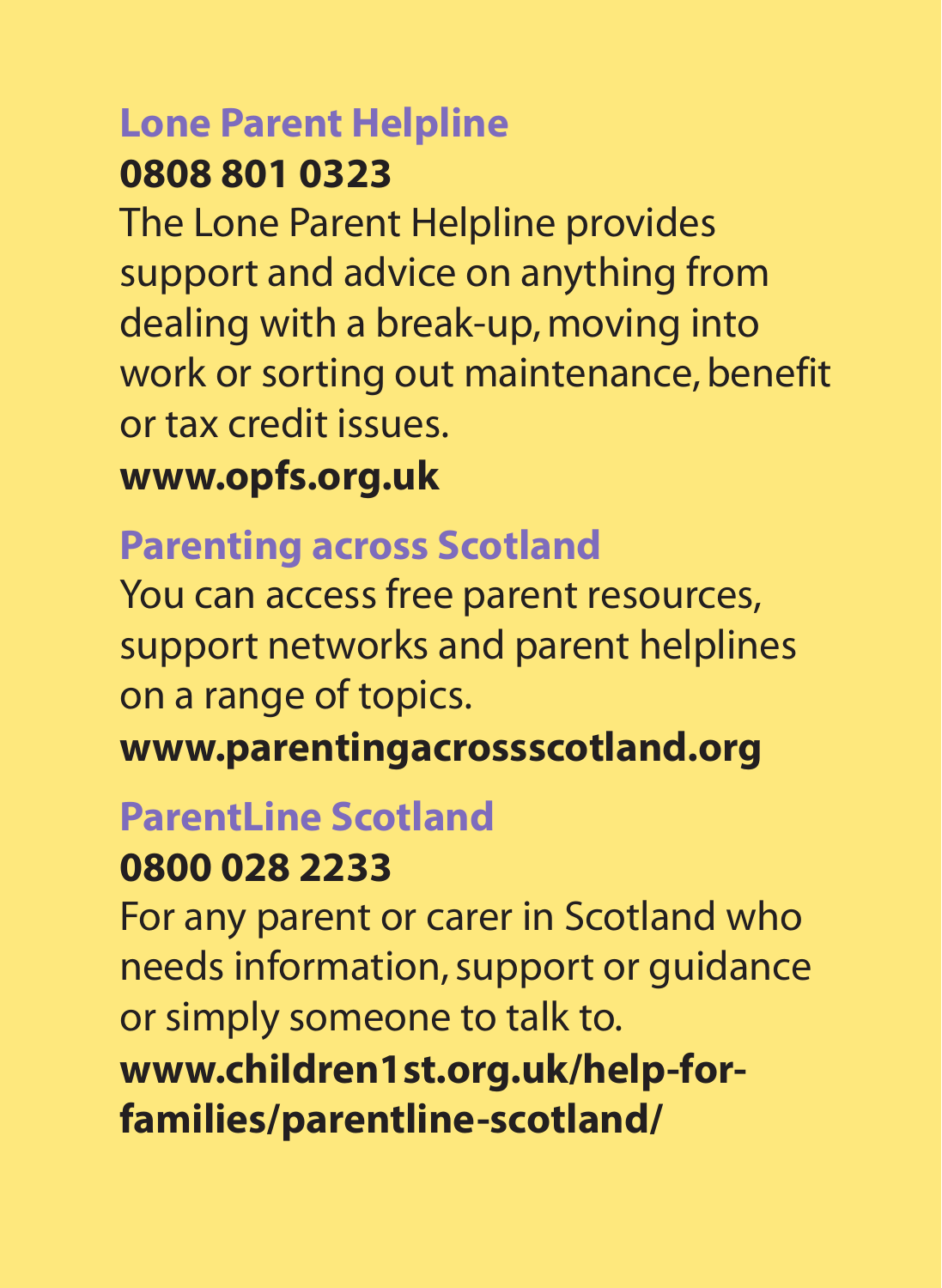#### **Scottish Families Affected by Alcohol and Drugs 08080 10 10 11**

## Provides support and advice to anyone concerned about someone else's alcohol or drug use.

**www.sfad.org.uk**

#### **Sleep Scotland**

#### **0800 138 6565**

Sleep Scotland's free sleep support line provides on-the-spot guidance to parents and guardians struggling with their children's and teenagers' sleep problems.

**www.sleepscotland.org**

#### **Young Minds**

#### **0808 802 5544 parents' helpline**

Information on child and adolescent mental health. Services for parents and professionals.

**www.youngminds.org.uk**